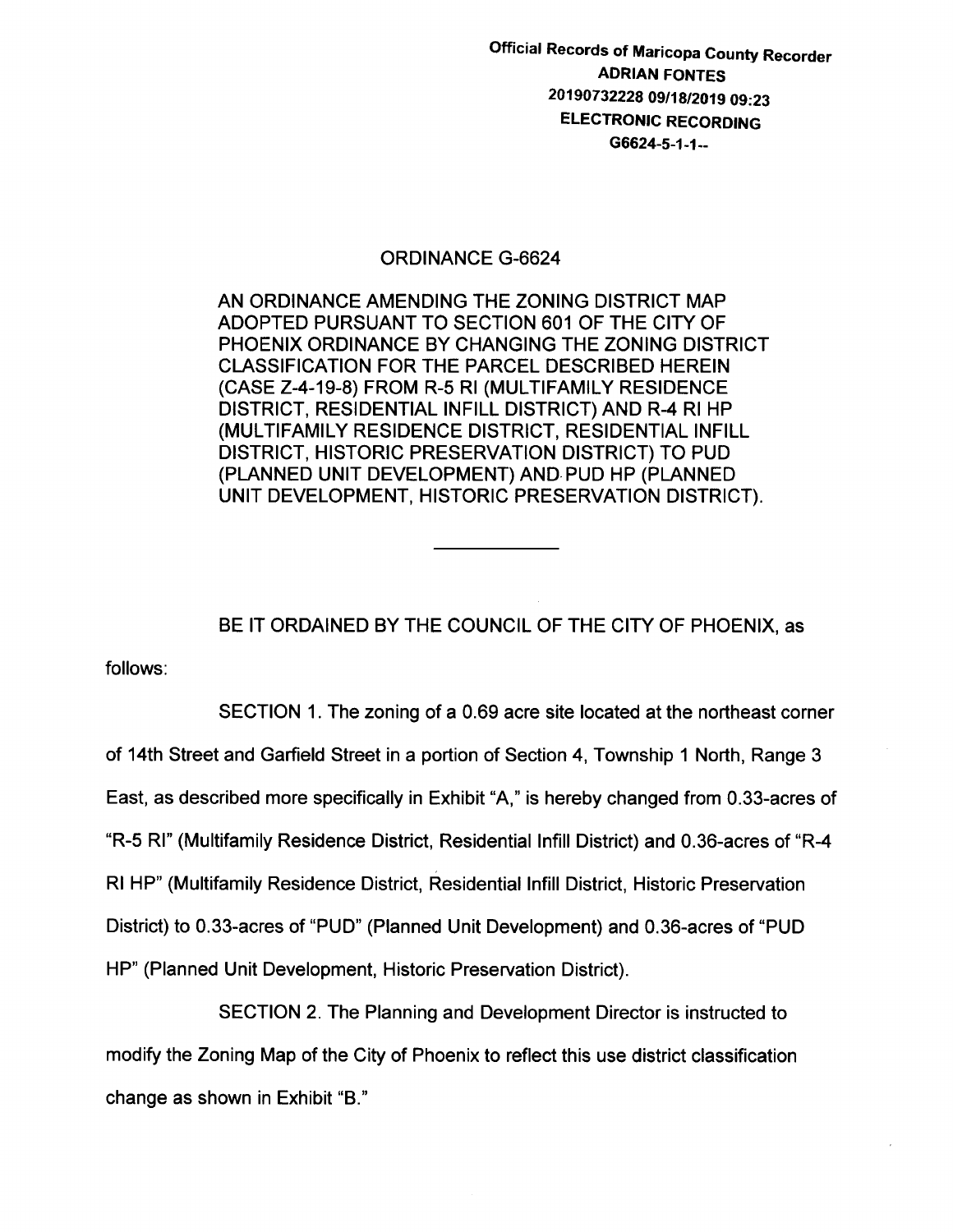SECTION 3. Due to the site's specific physical conditions and the use

district applied for by the applicant, this rezoning is subject to the following stipulations,

violation of which shall be treated in the same manner as a violation of the City of

Phoenix Zoning Ordinance:

- 1. An updated Development Narrative for the Rita's Mexican Food PUD reflecting the changes approved through this request shall be submitted to the Planning and Development Department within 30 days of City Council approval of this request. The updated Development Narrative shall be consistent with the Development Narrative date stamped June 21, 2019, as modified by the following stipulations:
	- a. Front Cover: Revise the submittal date information on the bottom to add the following: City Council adopted: [Add adoption date]
- 2. The developer shall record a Notice to Perspective Purchasers of Proximity to Airport in order to disclose the existence and operational characteristics of Phoenix Sky Harbor International Airport (PHX) to future owners or tenants of the property.
- 3. The developer shall dedicate right-of-way and reconstruct the bus pad on eastbound Roosevelt Street east of 14th Street, which shall be compliant with City of Phoenix Standard Detail P1260 with a minimum depth of 10 feet.
- 4. In the event archaeological materials are encountered during construction, the developer shall immediately cease all ground-disturbing activities within a 33-foot radius of the discovery, notify the City Archaeologist, and allow time for the Archaeology Office to properly assess the materials.

SECTION 4. If any section, subsection, sentence, clause, phrase or

portion of this ordinance is for any reason held to be invalid or unconstitutional by the

decision of any court of competent jurisdiction, such decision shall not affect the validity

of the remaining portions hereof.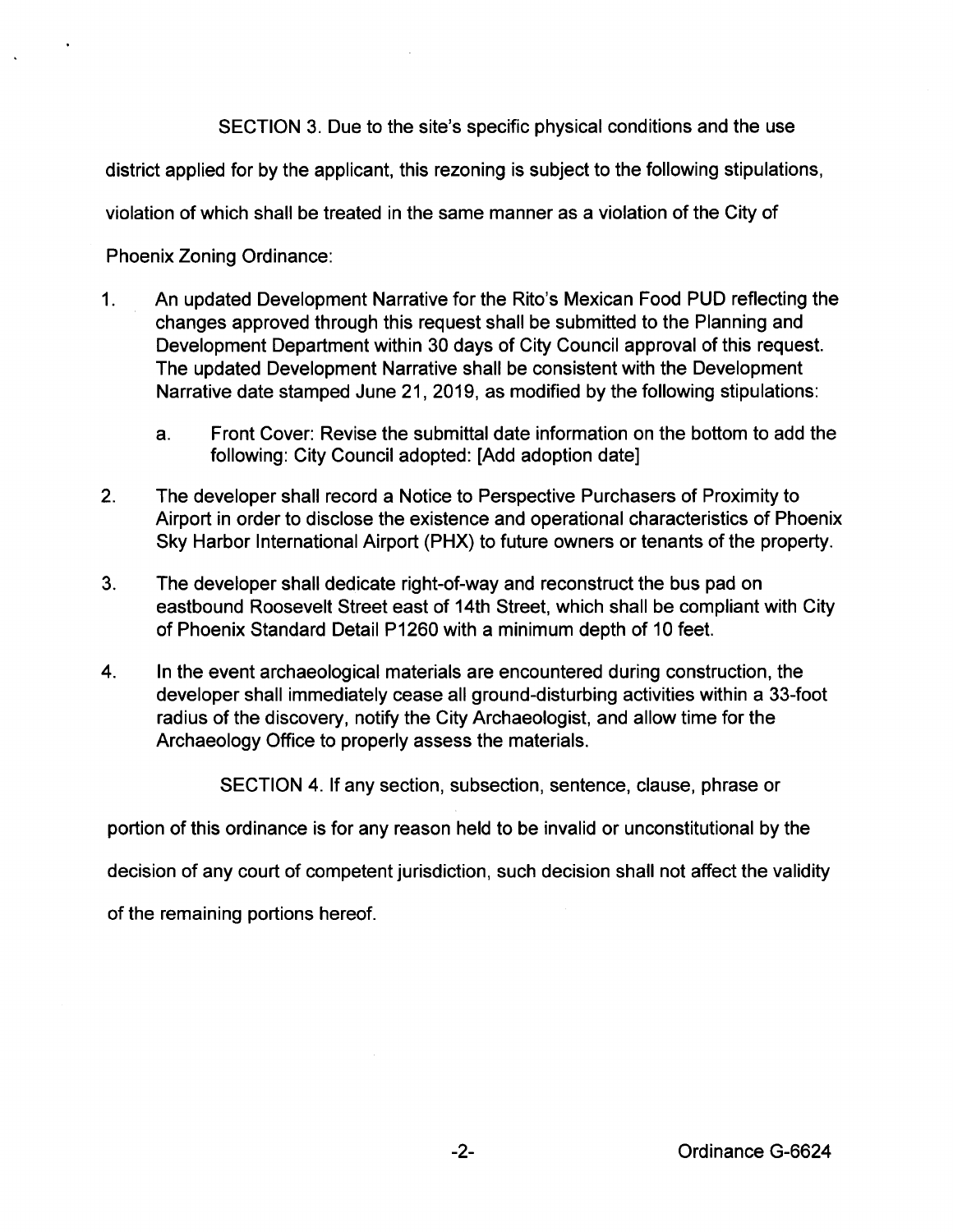## PASSED by the Council of the City of Phoenix this 4th day of September,

2019.

 $\mathbf{t}$ 

ATTEST:

**City Clerk** 



APPROVED AS TO FORM:

Krus Acting City Attorney pml  $\theta$ 

**REVIEWED BY:** 

**City Manager** 

PL:tml:LF19-22;  $\sqrt{9.9}$ /19:2136903v1

Exhibits: A - Legal Description (1 Page) B - Ordinance Location Map (1 Page)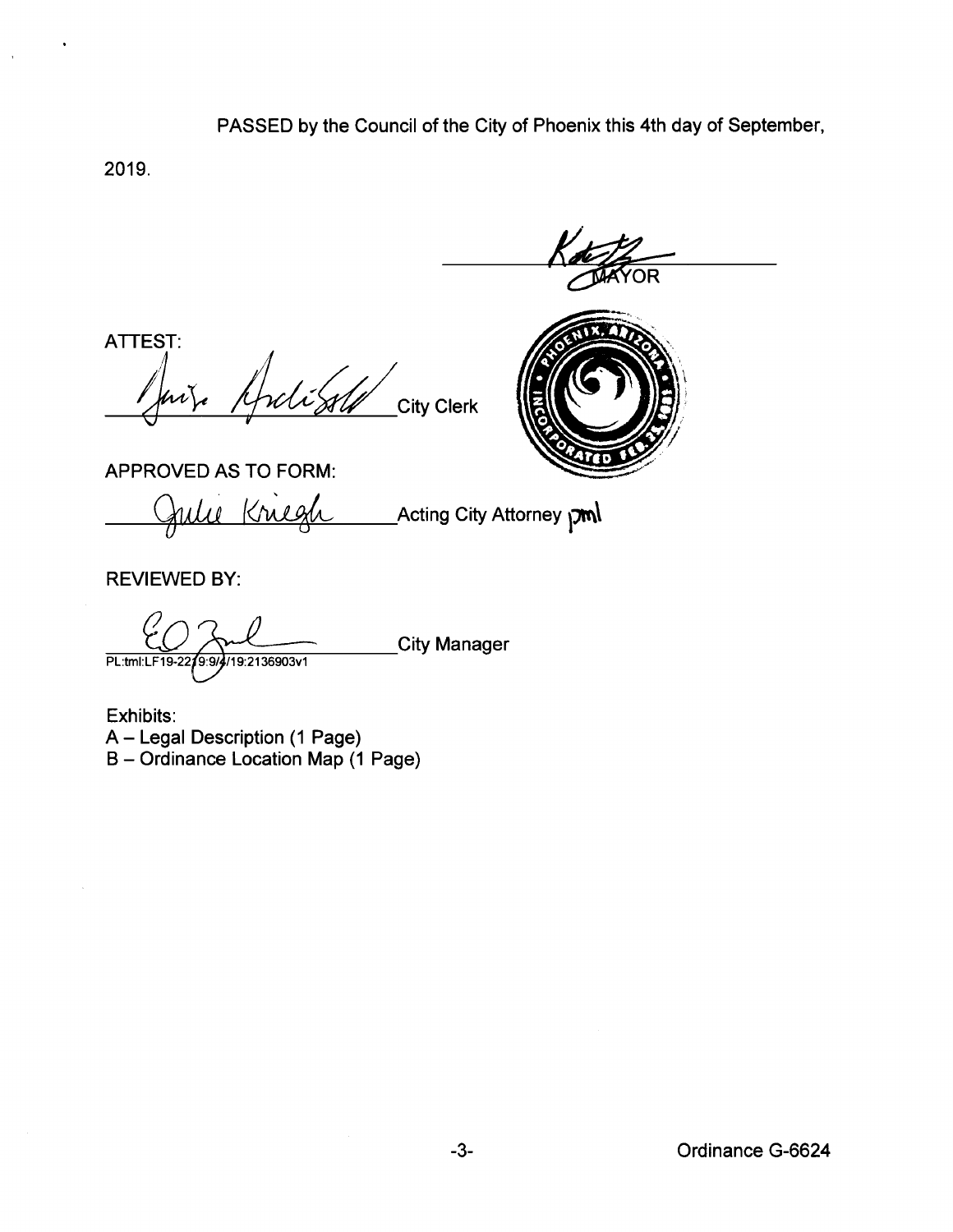## EXHIBIT A

## LEGAL DESCRIPTION FOR Z-4-19-8

Within a portion of Section 4, Township 1 North, Range 3 East of the Gila and Salt River Base and Meridian, Maricopa County, Arizona, being more particularly described as follows:

Parcel 1

 $\ddot{\phantom{0}}$ 

Lot 1, KLECK TRACT, according to Book 5 of Maps, page 9, records of Maricopa County, Arizona;

EXCEPT the North 16 feet thereof.

Parcel<sub>2</sub>

Lot Sixteen (16), KLECK TRACT, according to the plat of record in the office of the County Recorder of Maricopa County, Arizona, in Book 5 of Maps, page 9.